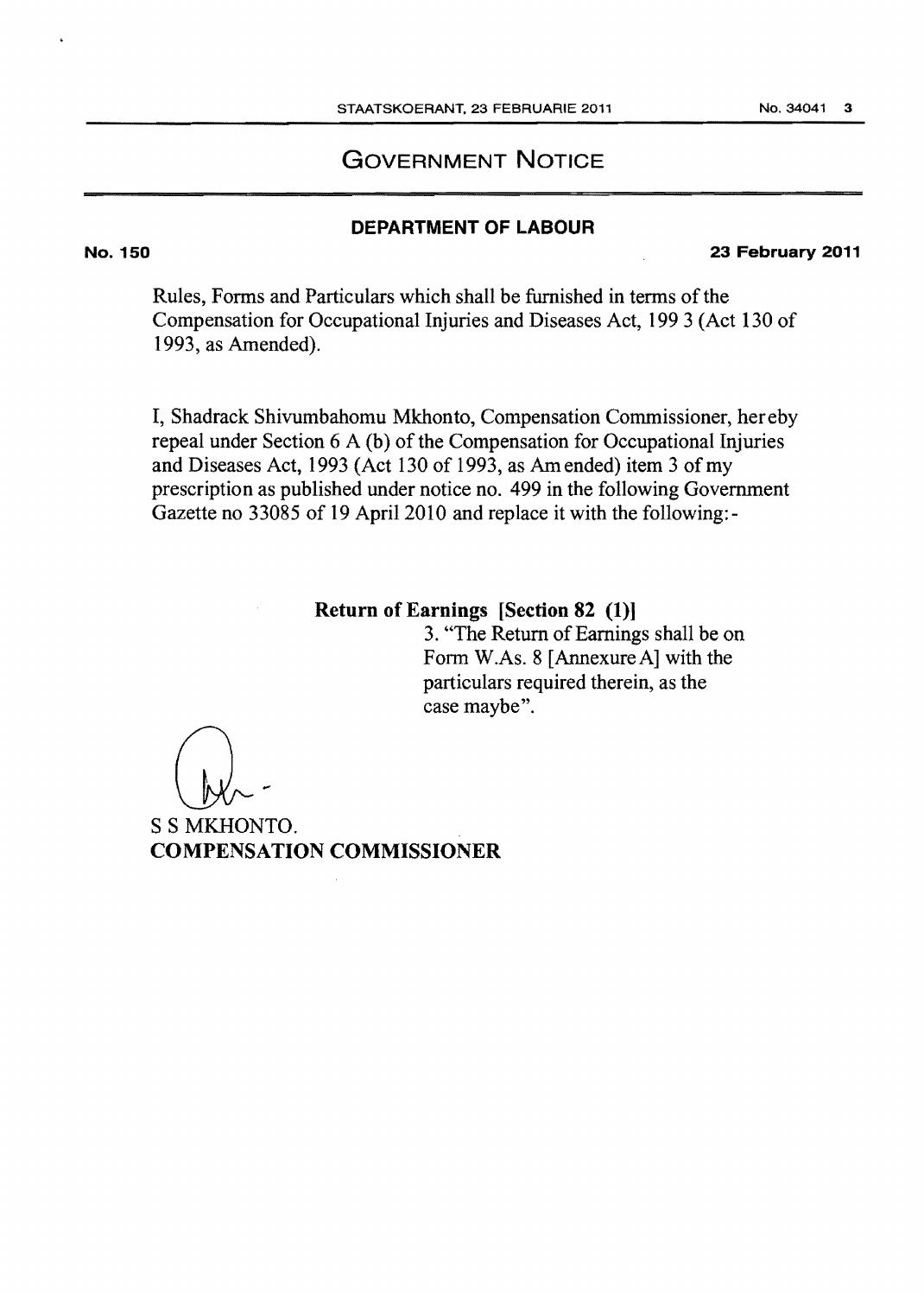# 4 No. 34041 GOVERNMENT GAZETTE, 23 FEBRUARY 2011

|                                                        | labour                                   |                                 |                                                                                            |                                                                                                                                   |      |      |  |     |  |    |        |              |  |                |               |  | <b>RETURN OF EARNINGS</b> |  |
|--------------------------------------------------------|------------------------------------------|---------------------------------|--------------------------------------------------------------------------------------------|-----------------------------------------------------------------------------------------------------------------------------------|------|------|--|-----|--|----|--------|--------------|--|----------------|---------------|--|---------------------------|--|
|                                                        |                                          |                                 |                                                                                            |                                                                                                                                   |      |      |  |     |  |    |        |              |  |                |               |  |                           |  |
|                                                        | Department:<br>Labour                    |                                 |                                                                                            | 2010<br>To be completed and submitted by all employers to:<br>Assessments Division                                                |      |      |  |     |  |    |        |              |  |                |               |  |                           |  |
|                                                        |                                          | <b>REPUBLIC OF SOUTH AFRICA</b> |                                                                                            |                                                                                                                                   |      |      |  |     |  |    |        |              |  |                |               |  |                           |  |
| COIDA, 1993 (ACT 130 OF 1993) Section 82(1)            |                                          |                                 |                                                                                            | 23 955, Pretoria, 0001<br><b>Compensation House</b>                                                                               |      |      |  |     |  |    |        |              |  |                |               |  |                           |  |
| The Hon., Prof., Dr., Rev., Messrs., Mr., Ms.,         |                                          |                                 |                                                                                            | Cnr Hamilton Street & Soutpansberg Road, Arcadia<br><b>R</b> Call centre 0860105350                                               |      |      |  |     |  |    |        |              |  |                |               |  |                           |  |
|                                                        |                                          |                                 |                                                                                            |                                                                                                                                   |      |      |  |     |  |    |        |              |  |                |               |  |                           |  |
|                                                        |                                          |                                 | Only original document will be accepted.<br>Information relating to earnings (staff costs) |                                                                                                                                   |      |      |  |     |  |    |        |              |  |                |               |  |                           |  |
|                                                        |                                          |                                 | should be kept for at least 4 years.<br><b>REFERENCE NUMBER</b>                            |                                                                                                                                   |      |      |  |     |  |    |        |              |  |                |               |  |                           |  |
|                                                        |                                          |                                 |                                                                                            |                                                                                                                                   |      |      |  |     |  |    |        |              |  |                |               |  |                           |  |
|                                                        |                                          |                                 | Year of assessment<br>01 March 2010 to 28 February 2011                                    |                                                                                                                                   |      |      |  |     |  |    |        |              |  |                |               |  |                           |  |
|                                                        |                                          |                                 | Date of issue                                                                              |                                                                                                                                   |      |      |  |     |  |    |        |              |  |                |               |  |                           |  |
|                                                        |                                          |                                 |                                                                                            | This return must be submitted on or before                                                                                        |      |      |  |     |  |    |        |              |  | 31 March 2011  |               |  |                           |  |
| <b>PATE READEVERDANCE ATS</b>                          |                                          |                                 |                                                                                            | Refer to the enclosed guidelines before completing the return.<br>Complete the white blocks only where particulars have clienced. |      |      |  |     |  |    |        |              |  |                |               |  |                           |  |
|                                                        |                                          |                                 |                                                                                            | <u> Bergest Bergster (Bergster Bergster Bergster Bergster Bergster Bergster Bergster Bergster Bergster Bergster B</u>             |      |      |  |     |  |    |        |              |  |                |               |  |                           |  |
|                                                        | 1.1 Co/CC Registration name (per Cipro). |                                 |                                                                                            |                                                                                                                                   |      |      |  |     |  |    |        |              |  |                |               |  |                           |  |
| Sole Proprietor: Name of owner.                        |                                          |                                 |                                                                                            |                                                                                                                                   |      |      |  |     |  |    |        |              |  |                |               |  |                           |  |
| 1.2 Tradingname (if applicable)                        |                                          |                                 |                                                                                            |                                                                                                                                   |      |      |  |     |  |    |        |              |  |                |               |  |                           |  |
| 1.3 Co or CC number.                                   |                                          |                                 |                                                                                            |                                                                                                                                   |      |      |  |     |  |    |        |              |  |                |               |  |                           |  |
| 1.4 Employer's ID number.                              |                                          |                                 |                                                                                            |                                                                                                                                   |      |      |  |     |  |    |        |              |  |                |               |  |                           |  |
| 1.5 Unemployment Insurance no.                         |                                          |                                 |                                                                                            |                                                                                                                                   |      |      |  |     |  |    |        |              |  |                |               |  |                           |  |
| 1.6 Postal address.                                    |                                          |                                 |                                                                                            |                                                                                                                                   |      |      |  |     |  |    |        |              |  |                |               |  |                           |  |
|                                                        |                                          |                                 |                                                                                            |                                                                                                                                   |      |      |  |     |  |    |        |              |  |                |               |  |                           |  |
| 1.7 Physical address.                                  |                                          |                                 |                                                                                            |                                                                                                                                   |      |      |  |     |  |    |        | Postal code: |  |                |               |  |                           |  |
|                                                        |                                          |                                 |                                                                                            |                                                                                                                                   |      |      |  |     |  |    |        |              |  |                |               |  |                           |  |
|                                                        |                                          |                                 |                                                                                            |                                                                                                                                   |      | Code |  |     |  |    |        |              |  | <b>Number</b>  |               |  |                           |  |
| 1.8 Telephone number.                                  |                                          |                                 |                                                                                            |                                                                                                                                   |      |      |  |     |  |    |        |              |  |                |               |  |                           |  |
|                                                        |                                          |                                 |                                                                                            |                                                                                                                                   | Code |      |  |     |  |    |        |              |  |                | <b>Number</b> |  |                           |  |
| 1.9 Fax number.                                        |                                          |                                 |                                                                                            |                                                                                                                                   |      |      |  |     |  |    |        |              |  |                |               |  |                           |  |
| 1.10 Cell phone number.                                |                                          |                                 |                                                                                            |                                                                                                                                   |      |      |  |     |  |    |        |              |  |                |               |  |                           |  |
| 1.11 E- Mail address.                                  |                                          |                                 |                                                                                            |                                                                                                                                   |      |      |  |     |  |    |        |              |  |                |               |  |                           |  |
| 1.12 Particulars of operation.                         |                                          |                                 |                                                                                            |                                                                                                                                   |      |      |  |     |  |    |        |              |  |                |               |  |                           |  |
| a) Describe the nature of business/                    | farming activities/ goods sold or        |                                 |                                                                                            |                                                                                                                                   |      |      |  |     |  |    |        |              |  |                |               |  |                           |  |
|                                                        | manufactured or services rendered.       |                                 |                                                                                            |                                                                                                                                   |      |      |  |     |  |    |        |              |  |                |               |  |                           |  |
| b) Describe the materials used                         |                                          |                                 |                                                                                            |                                                                                                                                   |      |      |  |     |  |    |        |              |  |                |               |  |                           |  |
|                                                        | in the manufacturing of goods.           |                                 |                                                                                            |                                                                                                                                   |      |      |  |     |  |    |        |              |  |                |               |  |                           |  |
| c) Describe the nature and extent                      |                                          |                                 |                                                                                            |                                                                                                                                   |      |      |  |     |  |    |        |              |  |                |               |  |                           |  |
| of construction/erection                               |                                          |                                 |                                                                                            |                                                                                                                                   |      |      |  |     |  |    |        |              |  |                |               |  |                           |  |
| undertaken.                                            |                                          |                                 |                                                                                            |                                                                                                                                   |      |      |  |     |  |    |        |              |  |                |               |  |                           |  |
| d) in case of farming,<br>indicate the nature thereof. |                                          |                                 |                                                                                            | <b>Elvestock</b><br>Mixed farming:                                                                                                |      |      |  |     |  |    | Einste |              |  | <b>Digital</b> |               |  |                           |  |
| e) Do you use tractors and/or                          |                                          |                                 |                                                                                            | Yes                                                                                                                               |      |      |  | No  |  |    |        |              |  |                |               |  |                           |  |
| power-driven saws.                                     |                                          |                                 |                                                                                            |                                                                                                                                   |      |      |  |     |  |    |        |              |  |                |               |  |                           |  |
| 1.13 Status of business.                               |                                          | $\mathbb{R}^2$                  |                                                                                            |                                                                                                                                   |      |      |  |     |  |    |        |              |  |                |               |  |                           |  |
| a) Ongoing (under same ownership                       |                                          |                                 |                                                                                            |                                                                                                                                   |      |      |  |     |  |    |        |              |  |                |               |  |                           |  |
| and control as previous year.)                         |                                          |                                 |                                                                                            | Yes:                                                                                                                              |      |      |  | No: |  |    |        |              |  |                |               |  |                           |  |
| b) Ceased.                                             |                                          |                                 |                                                                                            | Date:                                                                                                                             |      |      |  |     |  |    |        |              |  |                |               |  |                           |  |
| c) Sold with:                                          |                                          |                                 |                                                                                            | Date:                                                                                                                             |      |      |  |     |  |    |        |              |  |                |               |  |                           |  |
| Assets only.                                           |                                          |                                 |                                                                                            | Yes:                                                                                                                              |      |      |  | No: |  |    |        |              |  |                |               |  |                           |  |
| Assets & liabilities.                                  |                                          |                                 |                                                                                            | Yes:                                                                                                                              |      |      |  | No: |  |    |        |              |  |                |               |  |                           |  |
| Name & Address of                                      |                                          |                                 |                                                                                            |                                                                                                                                   |      |      |  |     |  |    |        |              |  |                |               |  |                           |  |
| New owner / CC or Co.                                  |                                          |                                 |                                                                                            |                                                                                                                                   |      |      |  |     |  |    |        |              |  |                |               |  |                           |  |
| d) Liquidated/Sequestrated                             |                                          |                                 |                                                                                            | Date:                                                                                                                             |      |      |  |     |  | V. | U      | o            |  |                |               |  |                           |  |
|                                                        | By Court Order Quote Estate no.          |                                 |                                                                                            | <b>NO</b>                                                                                                                         |      |      |  |     |  |    |        |              |  |                |               |  |                           |  |
| e) Owner deceased.                                     |                                          |                                 |                                                                                            | Date:                                                                                                                             |      |      |  |     |  |    | £.     | O            |  |                |               |  |                           |  |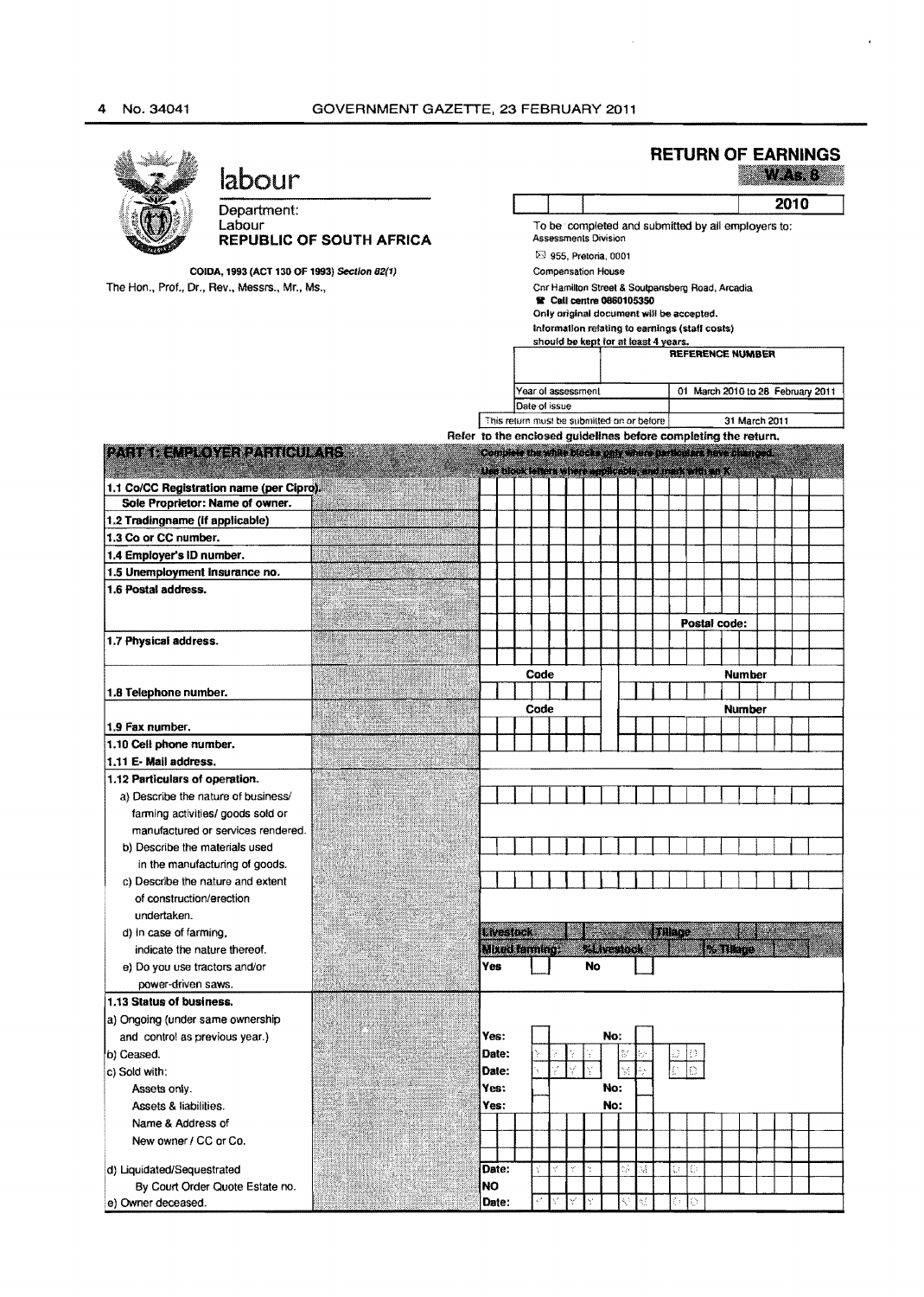PART 2: **I Reference number:** 

| Declaration 01 March 2010 - 28 February 2011<br>I, the undersigned confirm that the number of employees and their earnings |                                                                     |                                                                                                                                                                                                                                                            |                                             |                                                                                                                                                                                              |                                             |                                                                                                                                                                                                                                                      |                                                                                                                                                                                                                                                                                                             |  |  |  |  |  |  |
|----------------------------------------------------------------------------------------------------------------------------|---------------------------------------------------------------------|------------------------------------------------------------------------------------------------------------------------------------------------------------------------------------------------------------------------------------------------------------|---------------------------------------------|----------------------------------------------------------------------------------------------------------------------------------------------------------------------------------------------|---------------------------------------------|------------------------------------------------------------------------------------------------------------------------------------------------------------------------------------------------------------------------------------------------------|-------------------------------------------------------------------------------------------------------------------------------------------------------------------------------------------------------------------------------------------------------------------------------------------------------------|--|--|--|--|--|--|
|                                                                                                                            |                                                                     |                                                                                                                                                                                                                                                            |                                             | (staff costs/salaries & wages) for the 12 months ending 28/02/2011 are as follows:                                                                                                           |                                             |                                                                                                                                                                                                                                                      |                                                                                                                                                                                                                                                                                                             |  |  |  |  |  |  |
|                                                                                                                            |                                                                     |                                                                                                                                                                                                                                                            |                                             |                                                                                                                                                                                              |                                             |                                                                                                                                                                                                                                                      |                                                                                                                                                                                                                                                                                                             |  |  |  |  |  |  |
| <b>Month</b>                                                                                                               | amount of earnings (staff<br>or members of a close<br>above period. | <u>Tennis samaran sekara</u><br>Number of employees and<br>costs/salaries & wages) per<br>month paid to all employees<br>(excluding directors of a Company Company or members of a Close<br>corporation) up to a maximum of<br>R261 893 per person for the | above period.                               | Number of directors/members<br>and amount of earnings (staff<br>costs/salaries & wages) per<br>month paid to directors of a<br>Corporation up to a maximum of<br>R261 893 per person for the | close corporation) up to a                  | Number of employees and<br>amount of earnings (staff<br>costs/salaries & wages) per<br>month expected to be paid to all<br>employees (excluding directors of<br>a Company or members of a<br>maximum of R277 860 per<br>person for the above period. | Provisional Earnings (1103/2011-29/02/2012<br>Number of directors/members<br>and amount of earnings (staff<br>costs/salaries & wages) per<br>month expected to be paid to<br>directors of a Company or<br>members of a Close Corporation<br>up to a maximum of R277 860<br>per person for the above period. |  |  |  |  |  |  |
|                                                                                                                            | Earnings -<br><b>Number</b><br>(Rands only)                         |                                                                                                                                                                                                                                                            | Earnings -<br><b>Number</b><br>(Rands only) |                                                                                                                                                                                              | <b>Number</b>                               | Earnings -<br>(Rands only)                                                                                                                                                                                                                           | <b>Earnings -</b><br>Number<br>(Rands only)                                                                                                                                                                                                                                                                 |  |  |  |  |  |  |
| Mar                                                                                                                        |                                                                     |                                                                                                                                                                                                                                                            |                                             |                                                                                                                                                                                              |                                             |                                                                                                                                                                                                                                                      |                                                                                                                                                                                                                                                                                                             |  |  |  |  |  |  |
| Apr                                                                                                                        |                                                                     |                                                                                                                                                                                                                                                            |                                             |                                                                                                                                                                                              |                                             |                                                                                                                                                                                                                                                      |                                                                                                                                                                                                                                                                                                             |  |  |  |  |  |  |
| May                                                                                                                        |                                                                     |                                                                                                                                                                                                                                                            |                                             |                                                                                                                                                                                              |                                             |                                                                                                                                                                                                                                                      |                                                                                                                                                                                                                                                                                                             |  |  |  |  |  |  |
| Jun                                                                                                                        |                                                                     |                                                                                                                                                                                                                                                            |                                             |                                                                                                                                                                                              |                                             |                                                                                                                                                                                                                                                      |                                                                                                                                                                                                                                                                                                             |  |  |  |  |  |  |
| Jul<br>Aug                                                                                                                 |                                                                     |                                                                                                                                                                                                                                                            |                                             |                                                                                                                                                                                              |                                             |                                                                                                                                                                                                                                                      |                                                                                                                                                                                                                                                                                                             |  |  |  |  |  |  |
| Sep                                                                                                                        |                                                                     |                                                                                                                                                                                                                                                            |                                             |                                                                                                                                                                                              |                                             |                                                                                                                                                                                                                                                      |                                                                                                                                                                                                                                                                                                             |  |  |  |  |  |  |
| Oct                                                                                                                        |                                                                     |                                                                                                                                                                                                                                                            |                                             |                                                                                                                                                                                              |                                             |                                                                                                                                                                                                                                                      |                                                                                                                                                                                                                                                                                                             |  |  |  |  |  |  |
| Nov                                                                                                                        |                                                                     |                                                                                                                                                                                                                                                            |                                             |                                                                                                                                                                                              |                                             |                                                                                                                                                                                                                                                      |                                                                                                                                                                                                                                                                                                             |  |  |  |  |  |  |
| <b>Dec</b>                                                                                                                 |                                                                     |                                                                                                                                                                                                                                                            |                                             |                                                                                                                                                                                              |                                             |                                                                                                                                                                                                                                                      |                                                                                                                                                                                                                                                                                                             |  |  |  |  |  |  |
| Jan<br>Feb                                                                                                                 |                                                                     |                                                                                                                                                                                                                                                            |                                             |                                                                                                                                                                                              |                                             |                                                                                                                                                                                                                                                      |                                                                                                                                                                                                                                                                                                             |  |  |  |  |  |  |
|                                                                                                                            |                                                                     |                                                                                                                                                                                                                                                            |                                             |                                                                                                                                                                                              |                                             |                                                                                                                                                                                                                                                      |                                                                                                                                                                                                                                                                                                             |  |  |  |  |  |  |
| <b>Total</b>                                                                                                               |                                                                     |                                                                                                                                                                                                                                                            |                                             |                                                                                                                                                                                              |                                             |                                                                                                                                                                                                                                                      |                                                                                                                                                                                                                                                                                                             |  |  |  |  |  |  |
|                                                                                                                            |                                                                     |                                                                                                                                                                                                                                                            | <u>istora a controllato de la controlla</u> |                                                                                                                                                                                              |                                             | <b>ESTIMATED FARMINGS</b>                                                                                                                                                                                                                            |                                                                                                                                                                                                                                                                                                             |  |  |  |  |  |  |
| Total earnings of both employees<br>and Directors/Members:                                                                 |                                                                     |                                                                                                                                                                                                                                                            |                                             |                                                                                                                                                                                              |                                             |                                                                                                                                                                                                                                                      |                                                                                                                                                                                                                                                                                                             |  |  |  |  |  |  |
| Total cash value of free food and/ or                                                                                      |                                                                     |                                                                                                                                                                                                                                                            |                                             |                                                                                                                                                                                              |                                             |                                                                                                                                                                                                                                                      |                                                                                                                                                                                                                                                                                                             |  |  |  |  |  |  |
| quarters. (if applicable) in Rands.                                                                                        |                                                                     |                                                                                                                                                                                                                                                            |                                             |                                                                                                                                                                                              |                                             |                                                                                                                                                                                                                                                      |                                                                                                                                                                                                                                                                                                             |  |  |  |  |  |  |
| <b>GRAND TOTAL OF EARNINGS</b>                                                                                             |                                                                     |                                                                                                                                                                                                                                                            |                                             |                                                                                                                                                                                              |                                             |                                                                                                                                                                                                                                                      |                                                                                                                                                                                                                                                                                                             |  |  |  |  |  |  |
| State in words the grand total of earnings:                                                                                |                                                                     |                                                                                                                                                                                                                                                            |                                             | State in words the grand total of earnings:                                                                                                                                                  |                                             |                                                                                                                                                                                                                                                      |                                                                                                                                                                                                                                                                                                             |  |  |  |  |  |  |
|                                                                                                                            |                                                                     | Variance on actual earnings above 10% will be investigated:                                                                                                                                                                                                |                                             |                                                                                                                                                                                              |                                             |                                                                                                                                                                                                                                                      |                                                                                                                                                                                                                                                                                                             |  |  |  |  |  |  |
| <b>Declaration by employer:</b>                                                                                            |                                                                     |                                                                                                                                                                                                                                                            |                                             |                                                                                                                                                                                              | Declaration by Agent/Payroll Administrator: |                                                                                                                                                                                                                                                      |                                                                                                                                                                                                                                                                                                             |  |  |  |  |  |  |
| Name:                                                                                                                      |                                                                     |                                                                                                                                                                                                                                                            |                                             |                                                                                                                                                                                              | Name:                                       |                                                                                                                                                                                                                                                      |                                                                                                                                                                                                                                                                                                             |  |  |  |  |  |  |
| Designation:                                                                                                               |                                                                     |                                                                                                                                                                                                                                                            |                                             |                                                                                                                                                                                              |                                             | <b>Designation:</b>                                                                                                                                                                                                                                  |                                                                                                                                                                                                                                                                                                             |  |  |  |  |  |  |
| <b>SIGNATURE:</b>                                                                                                          |                                                                     |                                                                                                                                                                                                                                                            |                                             |                                                                                                                                                                                              | <b>SIGNATURE:</b>                           |                                                                                                                                                                                                                                                      |                                                                                                                                                                                                                                                                                                             |  |  |  |  |  |  |
| Date:                                                                                                                      |                                                                     |                                                                                                                                                                                                                                                            |                                             |                                                                                                                                                                                              | Date:                                       |                                                                                                                                                                                                                                                      |                                                                                                                                                                                                                                                                                                             |  |  |  |  |  |  |
| <b>Telephone No:</b>                                                                                                       |                                                                     |                                                                                                                                                                                                                                                            |                                             |                                                                                                                                                                                              |                                             | <b>Telephone No:</b><br>e-mail Address:                                                                                                                                                                                                              |                                                                                                                                                                                                                                                                                                             |  |  |  |  |  |  |
| e-mail Address:                                                                                                            |                                                                     |                                                                                                                                                                                                                                                            |                                             |                                                                                                                                                                                              |                                             |                                                                                                                                                                                                                                                      |                                                                                                                                                                                                                                                                                                             |  |  |  |  |  |  |
| Military Chinage Indiana<br><b>Bank Name:</b>                                                                              |                                                                     |                                                                                                                                                                                                                                                            |                                             |                                                                                                                                                                                              |                                             | Office use only - Codified.                                                                                                                                                                                                                          |                                                                                                                                                                                                                                                                                                             |  |  |  |  |  |  |
| <b>Account No:</b>                                                                                                         |                                                                     |                                                                                                                                                                                                                                                            |                                             |                                                                                                                                                                                              |                                             |                                                                                                                                                                                                                                                      |                                                                                                                                                                                                                                                                                                             |  |  |  |  |  |  |
| <b>Branch Code:</b>                                                                                                        |                                                                     |                                                                                                                                                                                                                                                            |                                             |                                                                                                                                                                                              |                                             |                                                                                                                                                                                                                                                      |                                                                                                                                                                                                                                                                                                             |  |  |  |  |  |  |
| <b>Branch Name:</b>                                                                                                        |                                                                     |                                                                                                                                                                                                                                                            |                                             |                                                                                                                                                                                              |                                             |                                                                                                                                                                                                                                                      |                                                                                                                                                                                                                                                                                                             |  |  |  |  |  |  |
| <b>Type of Acc:</b>                                                                                                        |                                                                     |                                                                                                                                                                                                                                                            |                                             |                                                                                                                                                                                              |                                             |                                                                                                                                                                                                                                                      |                                                                                                                                                                                                                                                                                                             |  |  |  |  |  |  |
|                                                                                                                            |                                                                     |                                                                                                                                                                                                                                                            |                                             | nex termes de nese exonsibility of the employer to ensure that the information degisared is accurate and correct                                                                             |                                             |                                                                                                                                                                                                                                                      |                                                                                                                                                                                                                                                                                                             |  |  |  |  |  |  |

#### TI IS COMPULSORY FOR BOTH ENPLOYER AND AGENT / PAYROLL ADMINISTRATOR TO SIGN THE DECLARATIONS ABOVE

IT IS A SERIOUS OFFENCE TO MAKE A FALSE DECLARATION OR FAIL TO RENDER A RETURN WITHIN THE PRESCRIBED PERIOD.